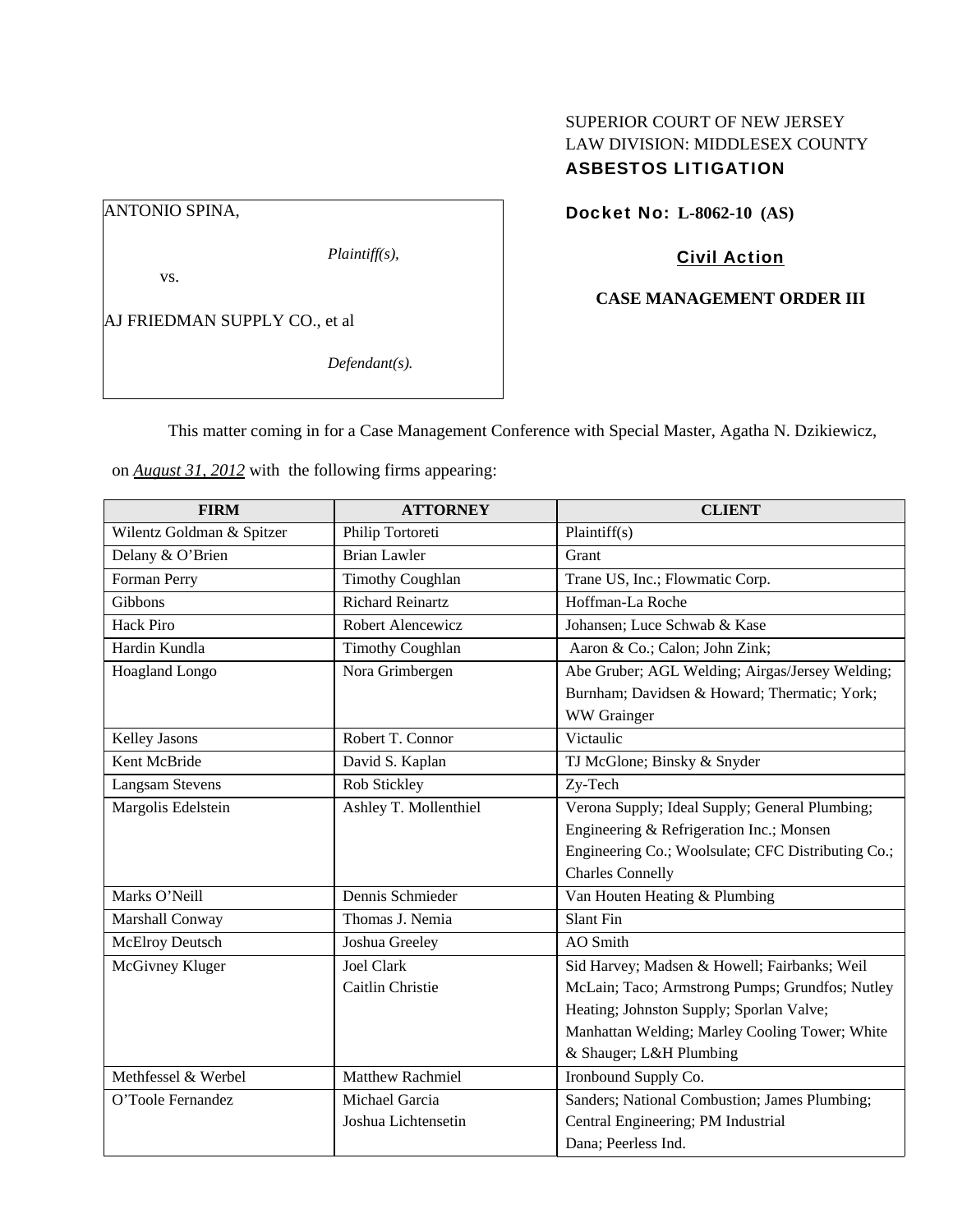| Pashman Stein        | Michael J. Zoller     | Broad Industrial Supply Co.                          |
|----------------------|-----------------------|------------------------------------------------------|
| Pepper Hamilton      | John Brenner          | <b>Bristol-Myers Squibb</b>                          |
| Reilly Janiczek      | Steven A. Jenks Jr.   | ITT; Cleaver Brooks; Hilco Inc. (individually and as |
|                      |                       | successor to Universal Supply Group, Inc.)           |
| Sedgwick LLP         | Corinne Cerrati       | Foster Wheeler                                       |
| Terkowitz Hermesmann | Albertina M. Amendola | <b>Dasko</b>                                         |
| Tierrney Law Office  | Todd Arno             | AJ Friedman Supply Co., Inc.                         |
| Wilson Elser         | Emily Weisslitz       | Ductmate                                             |

IT IS on this **31st** day of **August, 2012** *effective from the conference date;* 

ORDERED as follows:

Counsel receiving this Order through computerized electronic medium (E-Mail) shall be deemed by the court to have received a copy of the filed original court document. Any document served pursuant to this Order shall be deemed to be served by mail pursuant to *R*.1:5-2.

## **DISCOVERY**

| November $5, 2012$     | Plaintiff shall serve answers to wrongful death interrogatories by this date.                                                                                                                               |  |
|------------------------|-------------------------------------------------------------------------------------------------------------------------------------------------------------------------------------------------------------|--|
| November $5, 2012$     | Defendants shall serve answers to standard interrogatories by this date.                                                                                                                                    |  |
| December 5, 2012       | Plaintiff shall propound supplemental interrogatories and document requests by<br>this date.                                                                                                                |  |
| <b>January 7, 2013</b> | Defendants shall serve answers to supplemental interrogatories and document<br>requests by this date.                                                                                                       |  |
| December 5, 2012       | Defendants shall propound supplemental interrogatories and document requests<br>by this date.                                                                                                               |  |
| <b>January 7, 2013</b> | Plaintiff shall serve answers to supplemental interrogatories and document<br>requests by this date.                                                                                                        |  |
| January 18, 2013       | Fact discovery, including depositions, shall be completed by this date. Plaintiff's<br>counsel shall contact the Special Master within one week of this deadline if all<br>fact discovery is not completed. |  |
| January 18, 2013       | Depositions of corporate representatives shall be completed by this date.                                                                                                                                   |  |
| ---------------------  |                                                                                                                                                                                                             |  |

## **EARLY SETTLEMENT**

| October 30, 2012 | The settlement conference previously scheduled on this date is <b>CANCELLED</b> .         |
|------------------|-------------------------------------------------------------------------------------------|
| January 31, 2013 | Settlement demands shall be served on all counsel and the Special Master by this<br>date. |

\_\_\_\_\_\_\_\_\_\_\_\_\_\_\_\_\_\_\_\_\_\_\_\_\_\_\_\_\_\_\_\_\_\_\_\_\_\_\_\_\_\_\_\_\_\_\_\_\_\_\_\_\_\_\_\_\_\_\_\_\_\_\_\_\_\_\_\_\_\_\_\_\_\_\_\_\_\_\_\_\_\_\_\_\_\_\_\_\_\_\_\_\_\_\_\_\_\_\_\_\_\_\_\_\_\_\_\_\_\_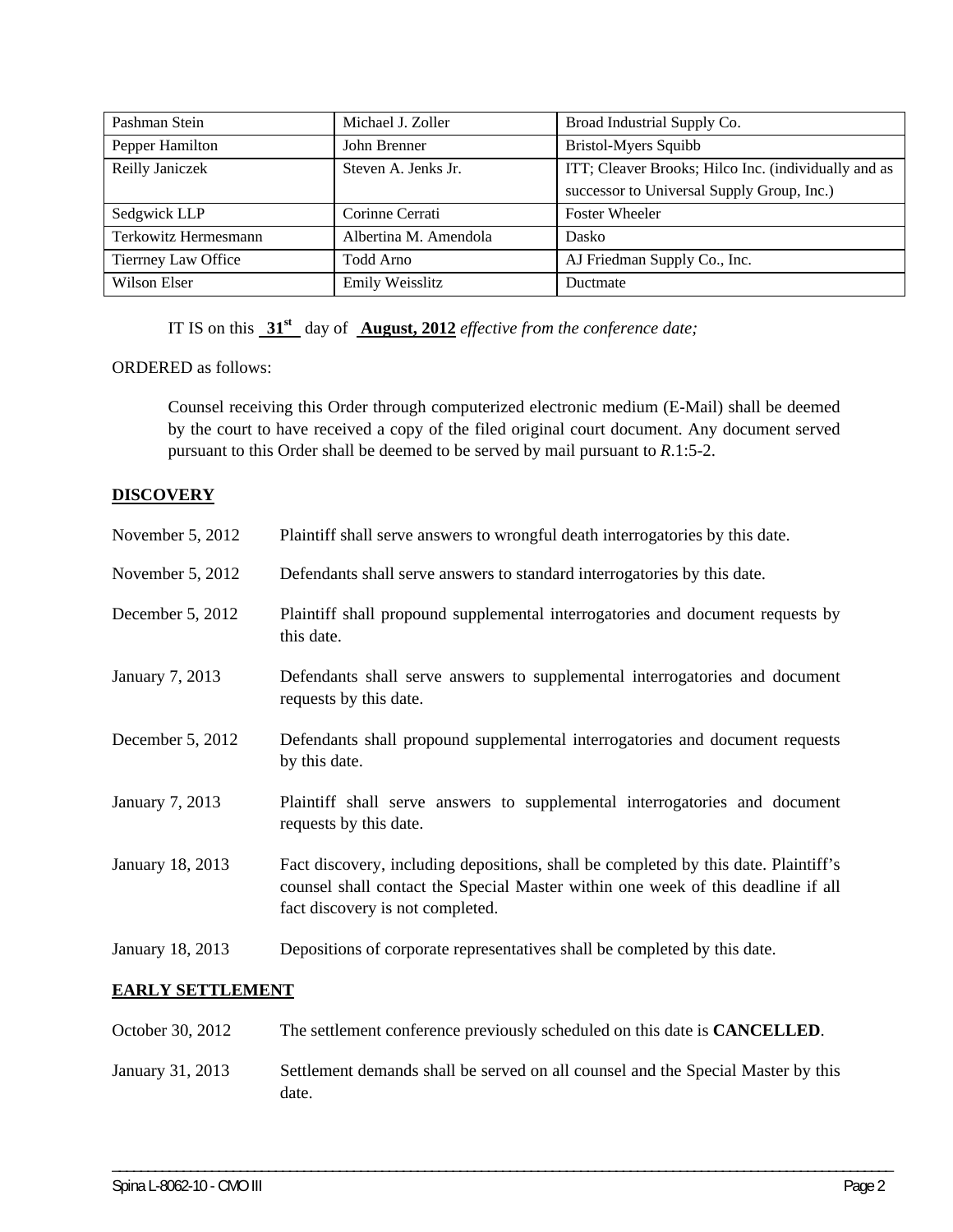## **SUMMARY JUDGMENT MOTION PRACTICE**

- February 22, 2013 Summary judgment motions limited to product identification issues shall be filed no later than this date.
- March 22, 2013 Last return date for product identification summary judgment motions.

## **OTHER MOTIONS**

- March 8, 2013 Filing date.
- April 5, 2013 Return date.

#### **MEDICAL DEFENSE**

February 28, 2013 Defendants shall identify its medical experts and serve medical expert reports, if any, by this date.

#### **LIABILITY EXPERT REPORTS**

- April 19, 2013 Plaintiff shall identify its liability experts and serve liability expert reports or a certified expert statement by this date or waive any opportunity to rely on liability expert testimony.
- May 17, 2013 Defendants shall identify its liability experts and serve liability expert reports, if any, by this date or waive any opportunity to rely on liability expert testimony.
- June 14, 2013 Plaintiff shall identify its rebuttal liability experts and serve rebuttal liability expert reports, if any, by this date.

## **ECONOMIST EXPERT REPORTS**

- April 19, 2013 Plaintiff shall identify its expert economists and serve expert economist report(s), if any, by this date or waive any opportunity to rely on economic expert testimony.
- May 17, 2013 Defendants shall identify its expert economists and serve expert economist report(s), if any, by this date or waive any opportunity to rely on economic expert testimony.

#### **PRE-TRIAL AND TRIAL**

May 8, 2013 @ 10:00am Settlement conference. All defense counsel shall appear with authority to negotiate settlement and have a representative authorized to negotiate settlement available by phone. Any request to be excused from the settlement conference shall be made to the Special Master no later than 4:00pm of the day prior to the conference.

\_\_\_\_\_\_\_\_\_\_\_\_\_\_\_\_\_\_\_\_\_\_\_\_\_\_\_\_\_\_\_\_\_\_\_\_\_\_\_\_\_\_\_\_\_\_\_\_\_\_\_\_\_\_\_\_\_\_\_\_\_\_\_\_\_\_\_\_\_\_\_\_\_\_\_\_\_\_\_\_\_\_\_\_\_\_\_\_\_\_\_\_\_\_\_\_\_\_\_\_\_\_\_\_\_\_\_\_\_\_

To be scheduled Final settlement conference.